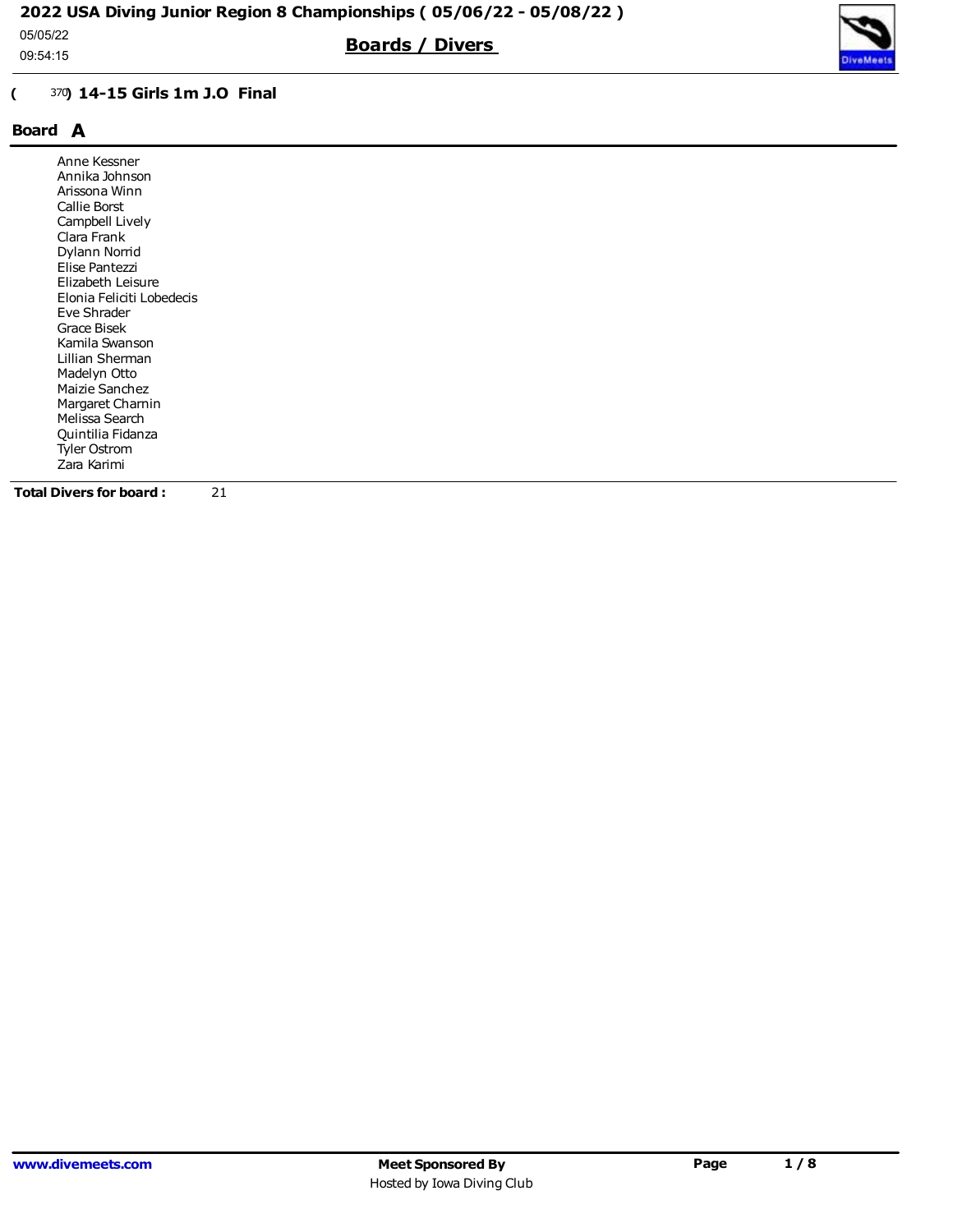09:54:15

## ( <sup>370</sup>) 14-15 Girls 1m J.O Final

# Board B

| Alayna Kennedy<br>Argyrenia Pipinos<br><b>Bailey Monette</b><br>Bianca Hutter<br><b>Charlotte Clark</b><br>Chloe Wong<br>Hadley Mulbury<br>Iris Burns-Trahanovsky<br>Kathryn Woelfel<br>Kirsten Bailey<br>Lulu Semakula<br>Lydia Speaker<br>Mallory Spaeth<br>Maya Woods<br>Nilsa Johnson<br>Reese Norton<br>Rowan Russell<br>Scarlett Nykamp<br>Simone Hall<br>Tatum Brasfield<br><b>Willow Petri</b> |
|--------------------------------------------------------------------------------------------------------------------------------------------------------------------------------------------------------------------------------------------------------------------------------------------------------------------------------------------------------------------------------------------------------|
|--------------------------------------------------------------------------------------------------------------------------------------------------------------------------------------------------------------------------------------------------------------------------------------------------------------------------------------------------------------------------------------------------------|

Boards / Divers

Total Divers for board : 21

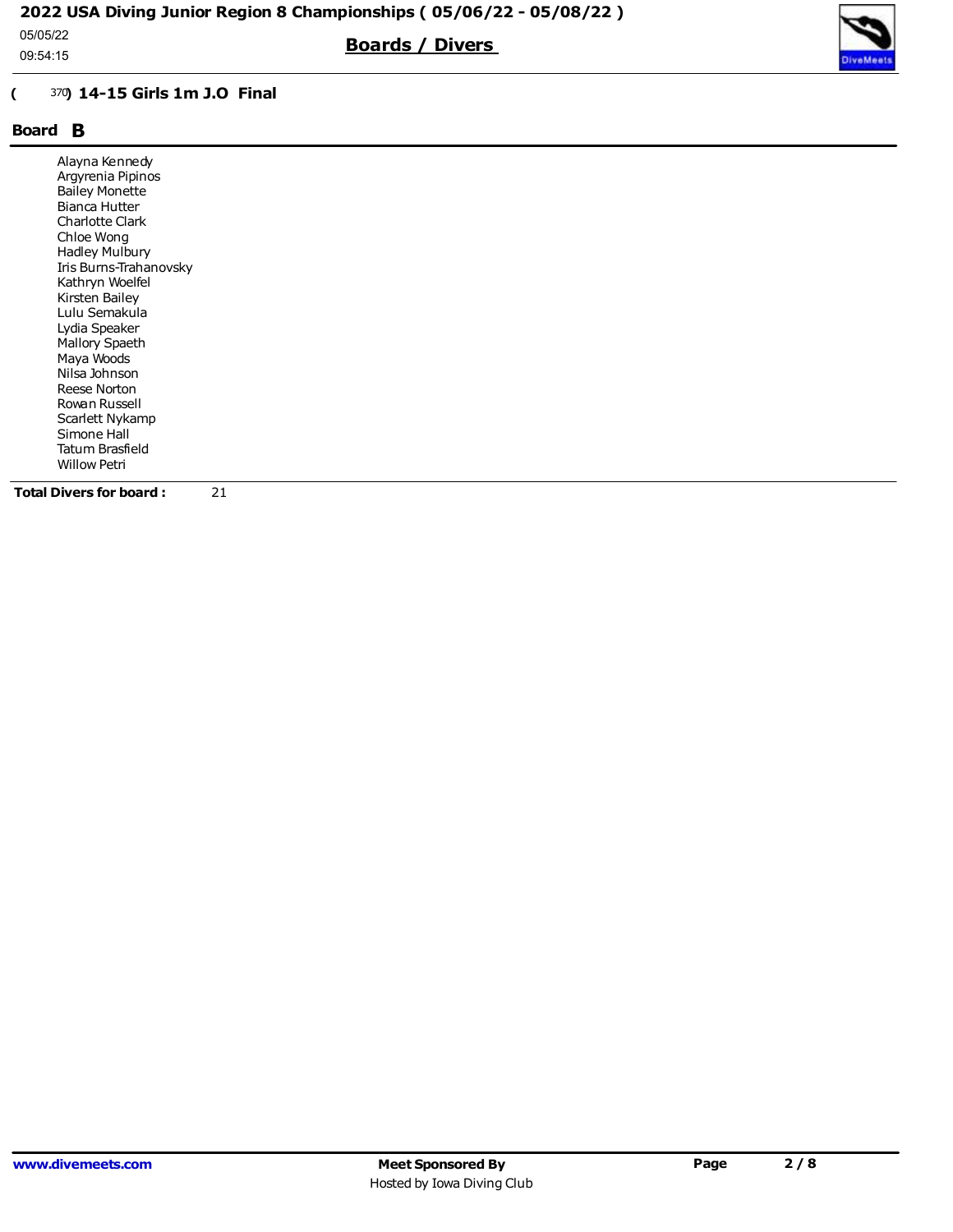15:50:23

Boards / Divers



# ( <sup>380</sup>) 14-15 Girls 3m J.O Final

## Board A

| Alayna Kennedy                 |  |  |  |
|--------------------------------|--|--|--|
| Arissona Winn                  |  |  |  |
| Bianca Hutter                  |  |  |  |
| Chloe Wong                     |  |  |  |
| Elise Pantezzi                 |  |  |  |
| Elizabeth Leisure              |  |  |  |
| Hadley Mulbury                 |  |  |  |
| Iris Burns-Trahanovsky         |  |  |  |
| Kamila Swanson                 |  |  |  |
| Kathryn Woelfel                |  |  |  |
| Maizie Sanchez                 |  |  |  |
| Margaret Charnin               |  |  |  |
| Nilsa Johnson                  |  |  |  |
| Scarlett Nykamp                |  |  |  |
| Simone Hall                    |  |  |  |
| Tyler Ostrom                   |  |  |  |
| <b>Willow Petri</b>            |  |  |  |
|                                |  |  |  |
| 17<br>Total Divers for board : |  |  |  |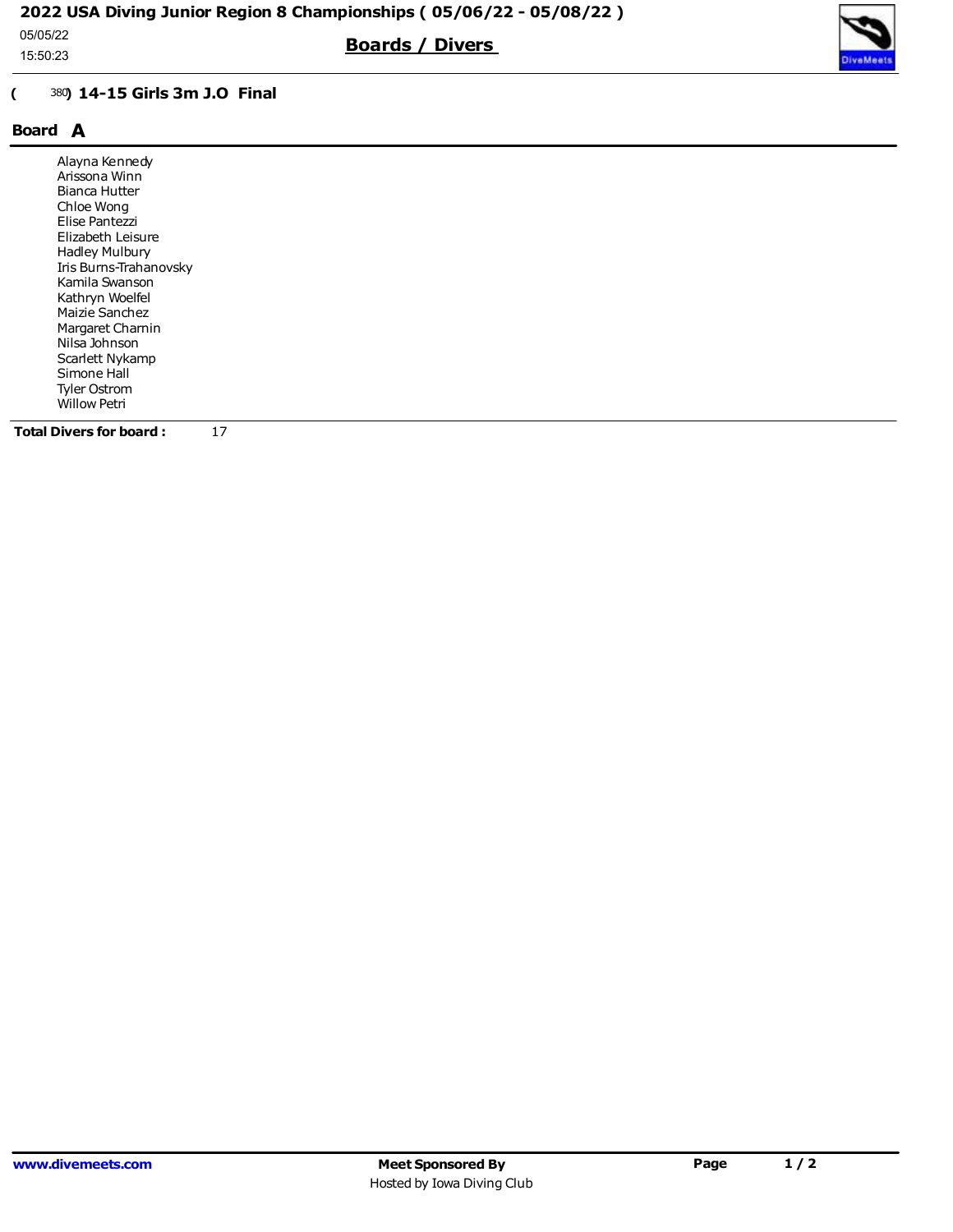15:50:23

Boards / Divers



## ( <sup>380</sup>) 14-15 Girls 3m J.O Final

## Board B

| Anne Kessner<br>Annika Johnson<br>Argyrenia Pipinos<br><b>Bailey Monette</b><br>Callie Borst<br><b>Charlotte Clark</b><br>Clara Frank<br>Elonia Feliciti Lobedecis<br>Eve Shrader<br>Lillian Sherman<br>Mallory Spaeth<br>Melissa Search<br>Quintilia Fidanza<br>Rowan Russell |
|--------------------------------------------------------------------------------------------------------------------------------------------------------------------------------------------------------------------------------------------------------------------------------|
|                                                                                                                                                                                                                                                                                |
| Tatum Brasfield                                                                                                                                                                                                                                                                |
| Zara Karimi                                                                                                                                                                                                                                                                    |

Total Divers for board : 16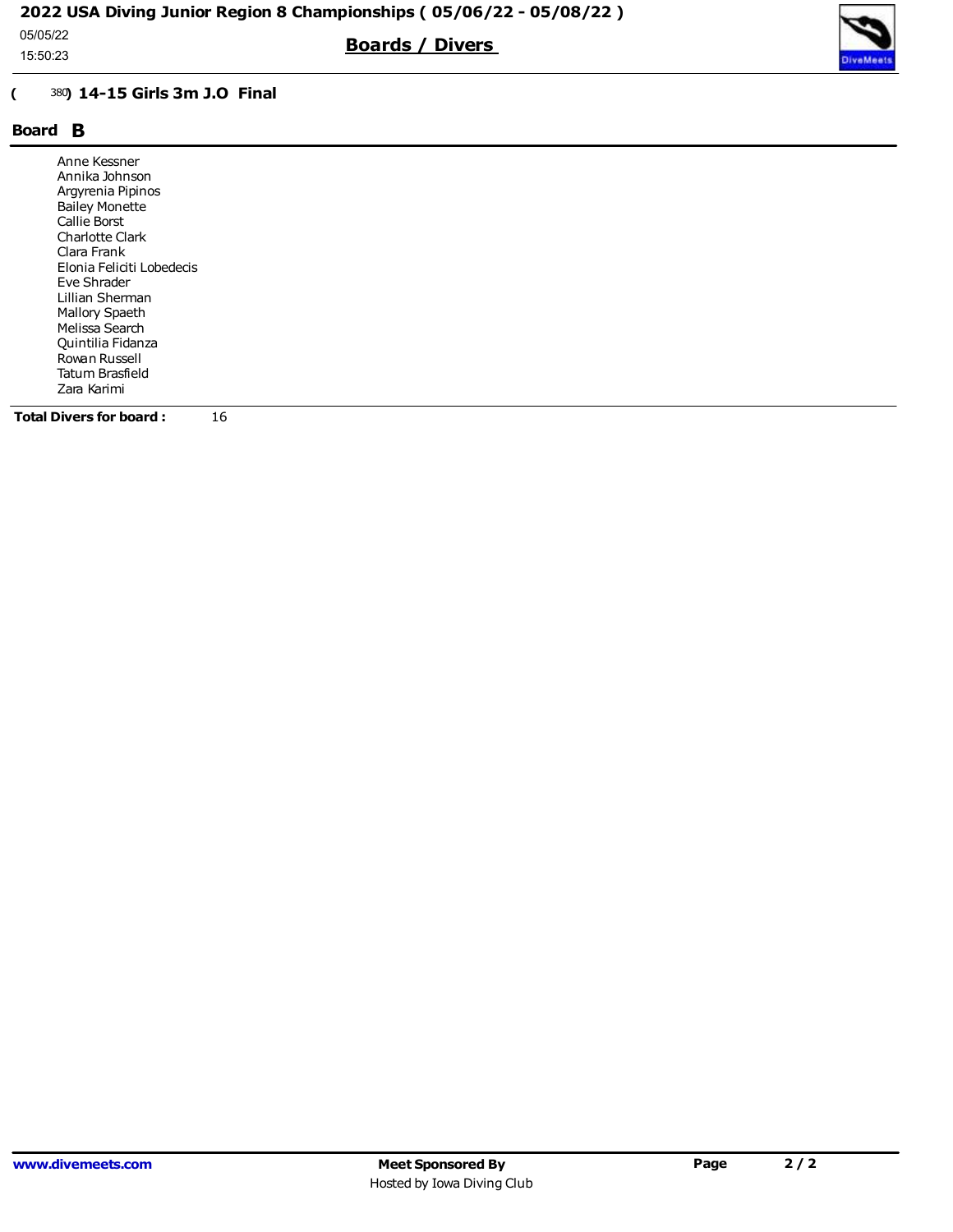05/05/22

09:54:15

#### ( <sup>450</sup>) 16-18 Girls 1m J.O Final

# Board A

| Abigail Ekstrom                |    |  |  |  |
|--------------------------------|----|--|--|--|
| Abigail Manos                  |    |  |  |  |
| Aimee Varga                    |    |  |  |  |
| Alexandra Jiampietro           |    |  |  |  |
| Annaliese Cundiff              |    |  |  |  |
| Audrey Leno                    |    |  |  |  |
| Ava Johnson                    |    |  |  |  |
| Claire Behen                   |    |  |  |  |
| Darah Ostrom                   |    |  |  |  |
| Elice Tolman                   |    |  |  |  |
| Elizabeth Long                 |    |  |  |  |
| Ella Kowalczyk                 |    |  |  |  |
| Evgenia Haggerty               |    |  |  |  |
| Grace Affeldt                  |    |  |  |  |
| Grace Wesche                   |    |  |  |  |
| Grace Zifcak                   |    |  |  |  |
| Hailey Eriksen                 |    |  |  |  |
| Hannah Kress                   |    |  |  |  |
| Isabel Poggenklass             |    |  |  |  |
| Katelyn Mackey                 |    |  |  |  |
| Lily Hsu                       |    |  |  |  |
| Lindsay Mcauley                |    |  |  |  |
| Madeleine Hersh                |    |  |  |  |
| Maggie Arceneaux               |    |  |  |  |
| Maya Kelly                     |    |  |  |  |
| Nicole Dworzynski              |    |  |  |  |
| Olivia Liddle                  |    |  |  |  |
| Ryane Neal                     |    |  |  |  |
| Samantha Gumpper               |    |  |  |  |
| Selena Ines Corona             |    |  |  |  |
| Shannon Parrau                 |    |  |  |  |
| Shanze Karimi                  |    |  |  |  |
| Trista Thompson                |    |  |  |  |
| Vera Wong                      |    |  |  |  |
| Wylde Chupich                  |    |  |  |  |
| <b>Total Divers for board:</b> | 35 |  |  |  |

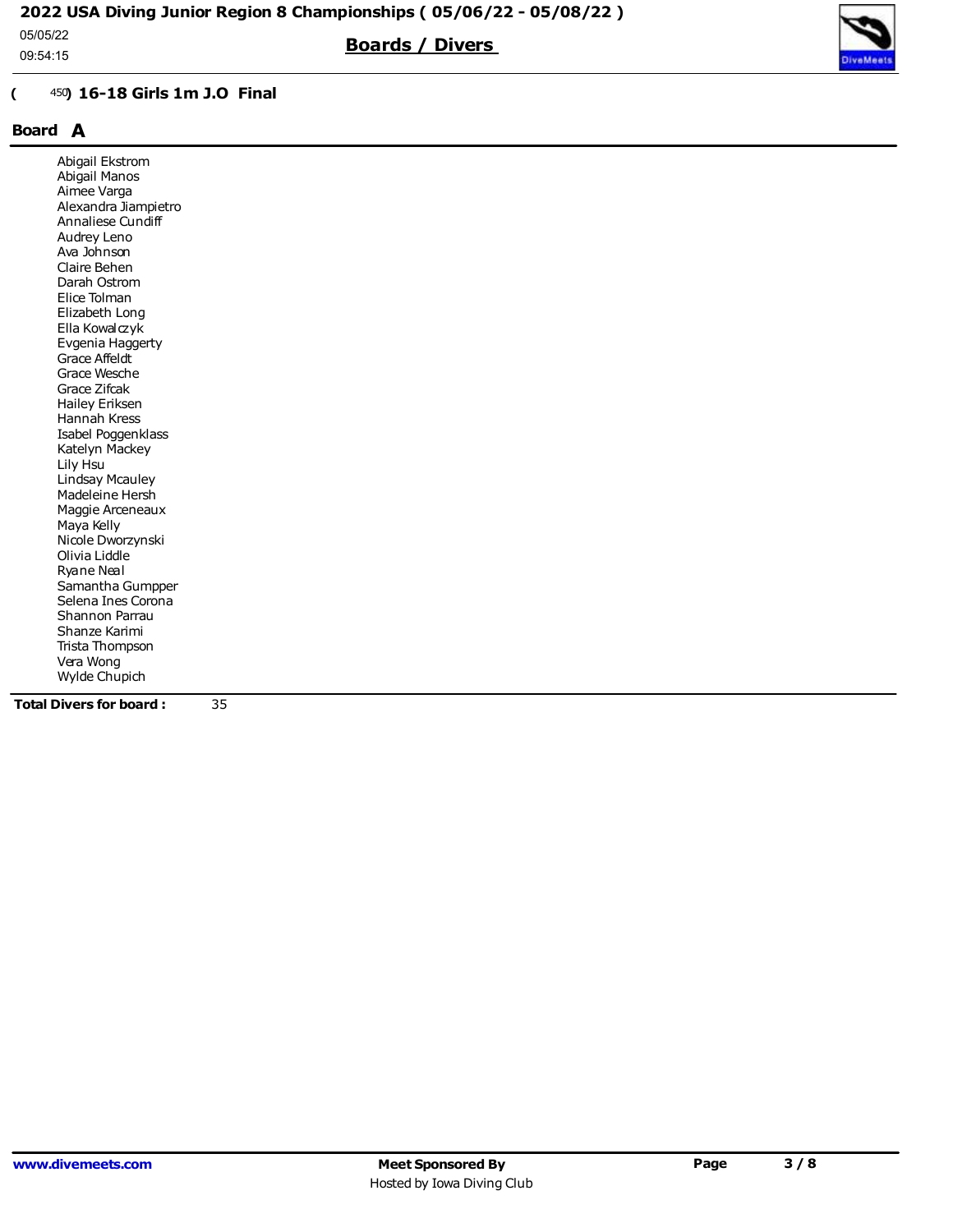05/05/22

09:54:15

# ( <sup>450</sup>) 16-18 Girls 1m J.O Final

# Board B

| <b>Total Divers for board:</b> | 35 |  |  |  |
|--------------------------------|----|--|--|--|
| Zoe Hsu                        |    |  |  |  |
| Tayler Curlee                  |    |  |  |  |
| Taityn Speier                  |    |  |  |  |
| Shannon Penney                 |    |  |  |  |
| Sasha Gisi                     |    |  |  |  |
| Ruby Borzekowski               |    |  |  |  |
| Payton DeCook                  |    |  |  |  |
| Olivia Kutsche                 |    |  |  |  |
| Margaret Wesche                |    |  |  |  |
| Lily Horenkamp                 |    |  |  |  |
| Larissa Munksgard              |    |  |  |  |
| Lacey Neighbor                 |    |  |  |  |
| Kylie Link                     |    |  |  |  |
| Kristy Pfaff                   |    |  |  |  |
| Kelly Estebo                   |    |  |  |  |
| Katherine Welsh                |    |  |  |  |
| Katherine Dwyer                |    |  |  |  |
| Julianna Holt                  |    |  |  |  |
| Jaymie Yow                     |    |  |  |  |
| Greta Stanier                  |    |  |  |  |
| Gabby Mauder                   |    |  |  |  |
| Eve Nelson                     |    |  |  |  |
| Ellee Delcamp                  |    |  |  |  |
| Eleanor Cook                   |    |  |  |  |
| <b>Delaney Nickles</b>         |    |  |  |  |
| Daphne Fox                     |    |  |  |  |
| <b>Bryze Sanchez</b>           |    |  |  |  |
| Berit Kallemeier               |    |  |  |  |
| Audrey Wilson                  |    |  |  |  |
| Audrey Doud                    |    |  |  |  |
| Arya Gupta                     |    |  |  |  |
| Anja Stenmark                  |    |  |  |  |
| Amanda Bross                   |    |  |  |  |
| Ainsley Young                  |    |  |  |  |
| Abigail Tollefson              |    |  |  |  |

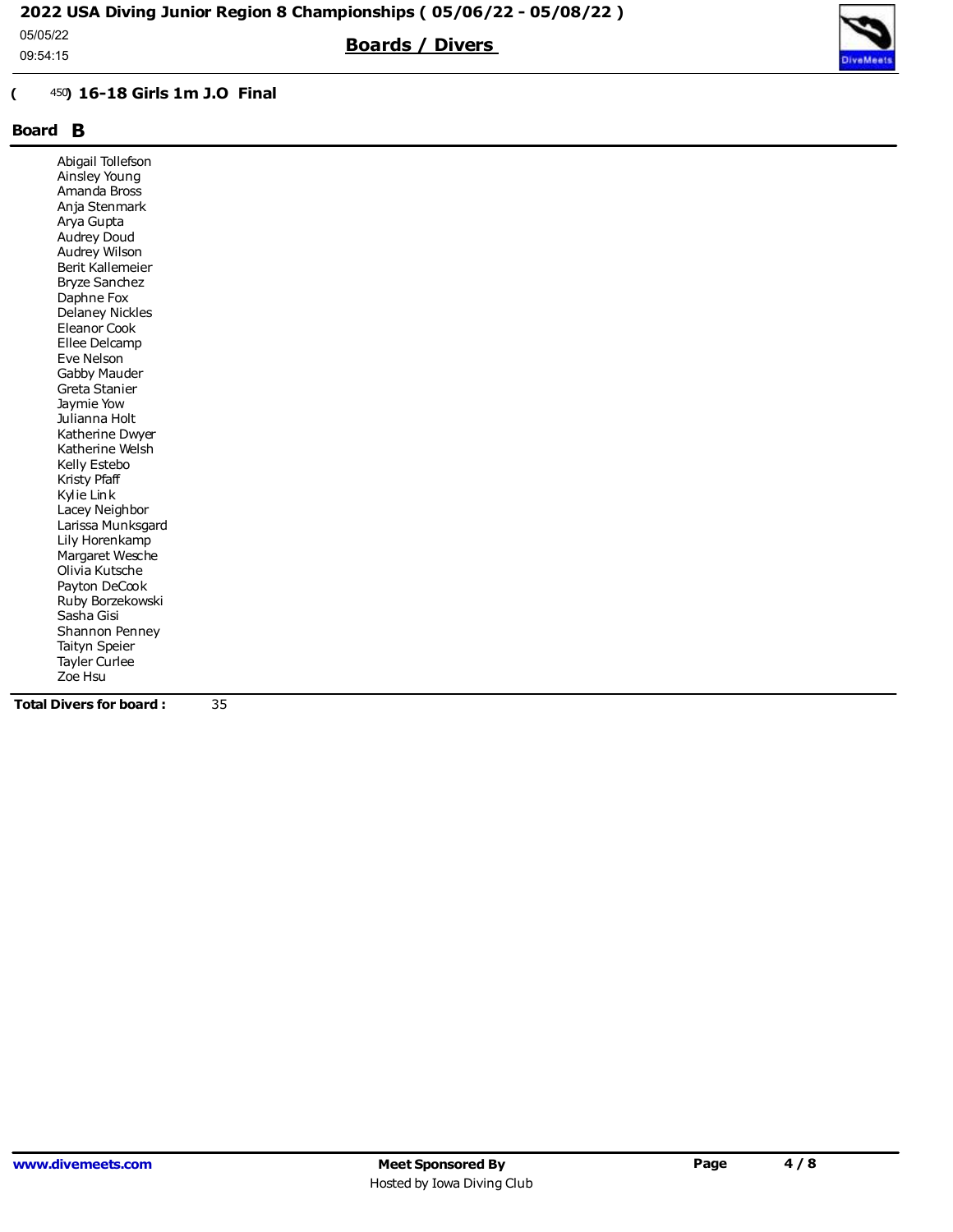05/05/22

09:54:15

## ( <sup>460</sup>) 16-18 Girls 3m J.O Final

# Board A

| Abigail Ekstrom                |                      |    |  |  |  |
|--------------------------------|----------------------|----|--|--|--|
| Aimee Varga                    |                      |    |  |  |  |
|                                | Alexandra Jiampietro |    |  |  |  |
| Amanda Bross                   |                      |    |  |  |  |
| Arya Gupta                     |                      |    |  |  |  |
| Audrey Doud                    |                      |    |  |  |  |
| Audrey Leno                    |                      |    |  |  |  |
| Berit Kallemeier               |                      |    |  |  |  |
| Claire Behen                   |                      |    |  |  |  |
| Darah Ostrom                   |                      |    |  |  |  |
| Eve Nelson                     |                      |    |  |  |  |
|                                | Evgenia Haggerty     |    |  |  |  |
| Grace Affeldt                  |                      |    |  |  |  |
| Grace Zifcak                   |                      |    |  |  |  |
|                                | Isabel Poggenklass   |    |  |  |  |
| Julianna Holt                  |                      |    |  |  |  |
| Katelyn Mackey                 |                      |    |  |  |  |
| Kylie Link                     |                      |    |  |  |  |
| Lacey Neighbor                 |                      |    |  |  |  |
| Lily Horenkamp                 |                      |    |  |  |  |
| Lily Hsu                       |                      |    |  |  |  |
|                                | Maggie Arceneaux     |    |  |  |  |
|                                | Margaret Wesche      |    |  |  |  |
| Maya Kelly                     |                      |    |  |  |  |
| Olivia Liddle                  |                      |    |  |  |  |
| Sasha Gisi                     |                      |    |  |  |  |
| Tayler Curlee                  |                      |    |  |  |  |
|                                | Trista Thompson      |    |  |  |  |
| Vera Wong                      |                      |    |  |  |  |
| Wylde Chupich                  |                      |    |  |  |  |
| <b>Total Divers for board:</b> |                      | 30 |  |  |  |